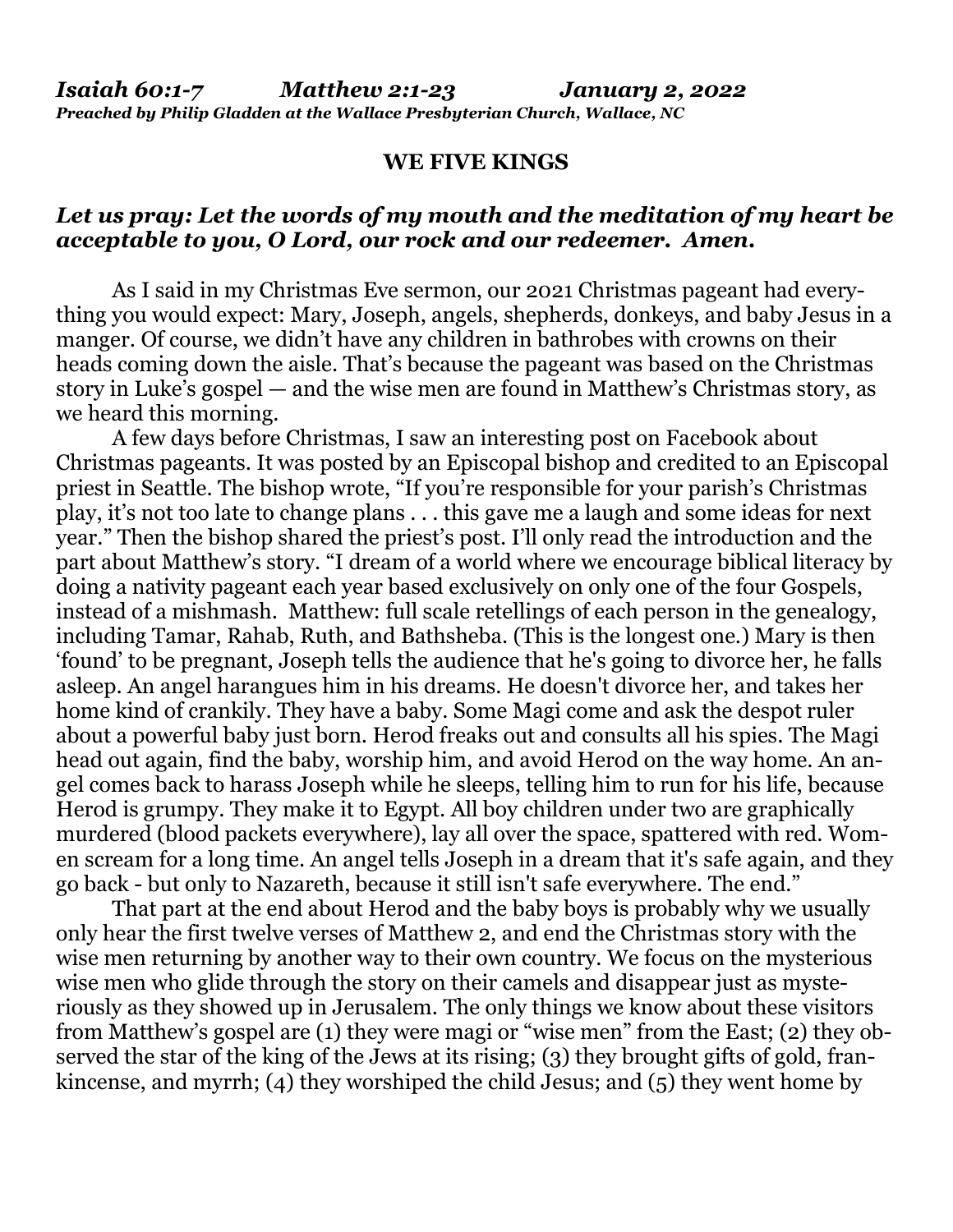another route. That's what we know . . . but that's not all we think! Over the centuries, all sorts of traditions have developed about these "wise men" —

\* by the 5th century, they were regularly referred to as "kings"

 \* in the West, they were named Gaspar (a king of India), Melchior (a king of Persia), and Balthazar (a king of Arabia); but in the East, Syrians, Ethiopians, and Armenians gave them different names

 \* there were "three kings," but that's only because Matthew names three gifts of gold, frankincense, and myrrh. That tradition stuck in the West, but in the Eastern Christian tradition there were twelve wise men.

 \* According to one tradition, the magi were later baptized by the Apostle Thomas and became bishops.

 \* St. Helena, mother of the Roman Emperor Constantine, supposedly found the remains of the wise men/kings and brought them to Constantinople.

 \* In 1895, Henry van Dyke wrote *The Story of the Other Wise Man*, about Artaban, who missed the caravan to Bethlehem and was delayed along the way because he stopped to help people in need, only to end up in Jerusalem thirty-three years later, in time to see the crucifixion of Jesus.

 \* In 1905, O. Henry wrote "The Gift of the Magi," about Della who cuts off her beautiful, long hair and sells it to buy a watch fob for her husband, Jim. Of course, Jim sells his beloved pocket watch in order to buy lovely hair combs for Della.

 \* In 1951, Gian Carlo Menotti's opera, "Amahl and the Night Visitors," premiered on NBC from Rockefeller Center. The opera tells the story of a crippled boy and his mother who live near Bethlehem. They are visited by the three kings bearing gifts who seek shelter in their poor dwelling and are welcomed by Amahl and his mother. However, the mother tries to steal some of the gold meant for the baby Jesus. Nevertheless, at the end Amahl is blessed by the Christ child and healed.

 Yes, we certainly know a lot about the three kings (we're even singing about them twice this morning!), but almost all of it is stuff we have made up to convey the message about the importance of giving. Now, there's nothing wrong with that! But the meaning of the visit of the wise men is even much deeper than the sentiments of an O. Henry story or a Menotti opera.

 Thursday, January 6, is the Day of Epiphany. Some traditions call it "Old Christmas" or "Three Kings Day." It's the end of the Twelve Days of Christmas that we sing about. In church celebrations, it's also observed as the day that the Christ child was revealed to the Gentiles (sort of a counterpart to the angel in Luke's story telling the shepherds, "I am bringing you good news of great joy *for all the people*: to you is born this day in the city of David a Savior, who is the Messiah, the Lord." (Luke 2:10- 11) At the very beginning of Matthew, which is considered the most "Jewish" of the four gospels, we read about "three [Gentile] kings" bringing gifts and paying homage to the king of the Jews: "Glorious now behold him arise, King and God and Sacrifice: Alleluia! Alleluia! sounds through the earth and skies. O star of wonder, star of night, star with royal beauty bright, westward leading, still proceeding, guide us

to thy perfect light!"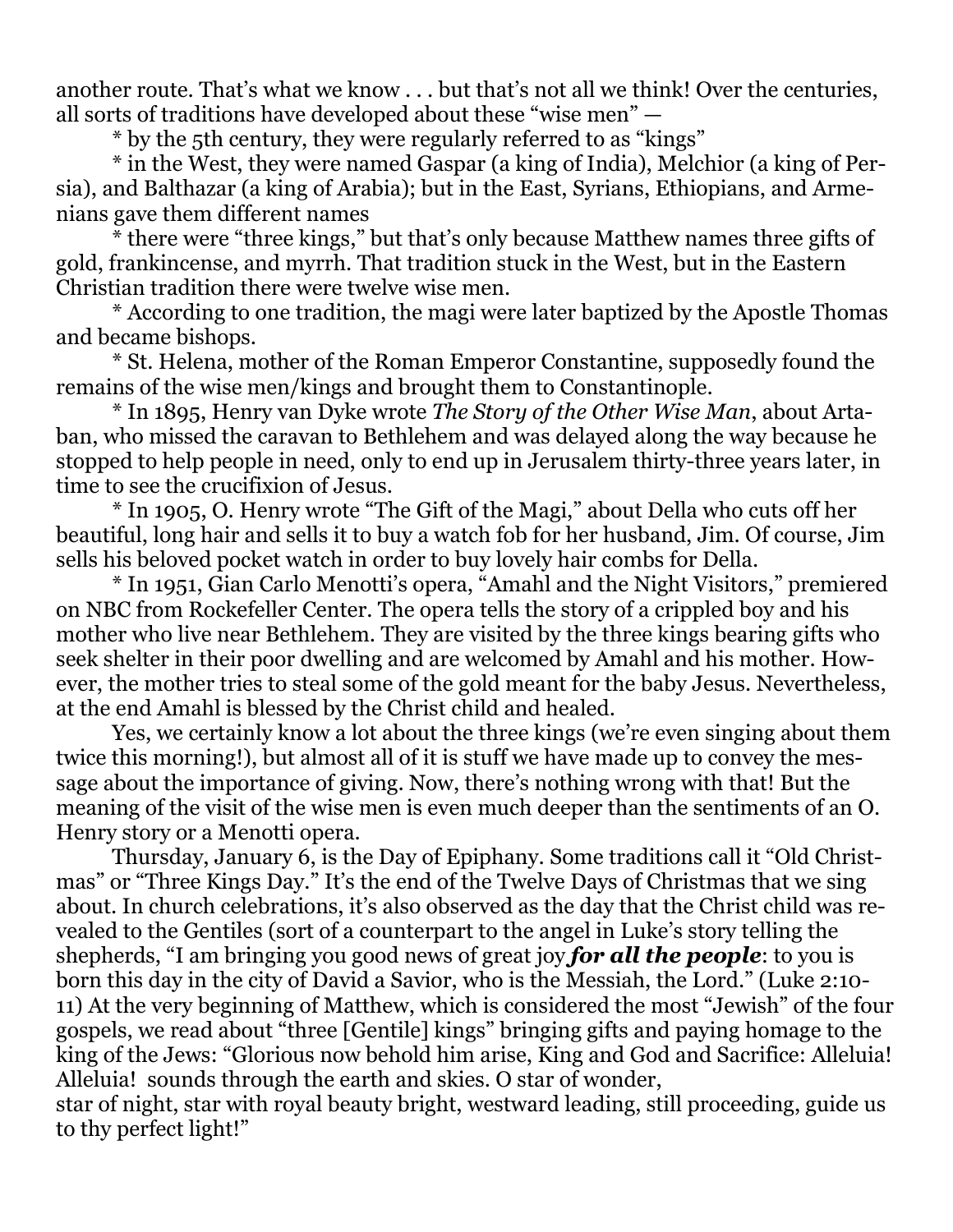However, these three Gentile kings are bookended by two Jewish kings who are really the main characters in the story, despite our fascination with the night visitors. We're not surprised that Jesus king of the Jews is referred to the most in this story, since it's part of Matthew's longer Christmas story. But Herod king of the Jews is right behind him, at the beginning and at the end of the story — even after he is dead!

 "Herod" was the name of a family with strong connections to the Roman government. There is a long history of "Herods" ruling over Israel and Judea. The Herod of the Christmas story is not the same Herod when Jesus is crucified. The Herod in today's story was ruthless in defending his throne. He built a number of wilderness fortresses for defense throughout what we call the Holy Land. But, to give you an idea of this Herod's character, he also used them as prisons. Occasionally he even locked up his own family members. History records that this King Herod ordered the execution of his wife Mariamne, two sons Alexander and Aristobulus, other members of his wife's family, and another son Antipater. As one source so bluntly puts it, "The king's wellknown ruthlessness in defending his throne against any threat forms the background for the story of the massacre of Bethlehem's children."<sup>1</sup> No wonder King Herod was frightened by the Gentile kings' question, "Where is the child who has been born king of the Jews?" and infuriated when he realized he had been tricked by the wise men. No wonder Joseph was afraid to return to Judea from Egypt, even after Herod had died.

 This is the kind of world king Jesus was born into, a world full of King Herods. But the child born king of the Jews was and is no King Herod, nor is he only King of the Jews, as the night visitors' worship and gifts remind us. While King Herod was on his murderous rampage and his offspring were fighting for power after his death, King Jesus fulfilled God's ancient promise of the Christ, the Messiah, the Savior of all the world.

 While history remembers the cruelty and political maneuvering and self-interest of King Herod (and so many other kings and powerful people through the years), our faith sings this about King Jesus:

> *Born a King on Bethlehem's plain, gold I bring to crown him again, King forever, ceasing never over us all to reign. Frankincense to offer have I; incense owns a deity nigh; prayer and praising gladly raising, worshiping God Most High. Myrrh is mine; its bitter perfume breathes a life of gathering gloom; sorrowing, sighing, bleeding, dying, sealed in the stone-cold tomb.*

Many of you have enjoyed the Book of Hymns devotional book that Mollie Moore sent to our congregation. Appropriately, the hymn for January 6 is "We Three Kings." The devotion reminds us that "Gold was a gift for a king. Frankincense was brought by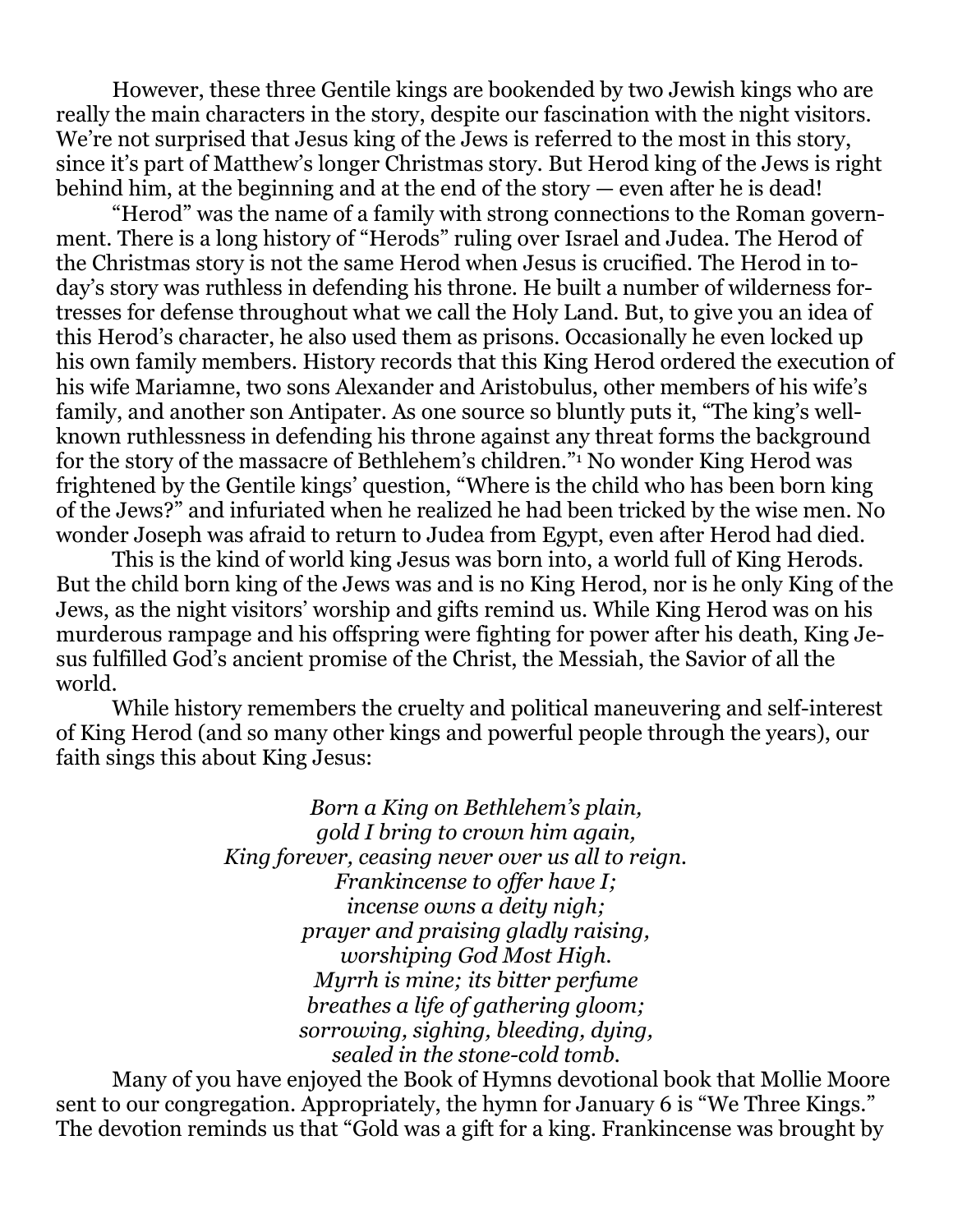priests in their worship of God. Myrrh was a spice used in burial. Thus Jesus was honored by these sages as King, God, and Sacrifice." Then the devotion applies the meaning of those gifts to our lives today. "How then shall we approach the King of kings? What gold shall we bring? What incense can we offer as priests of our God? How can we honor our crucified Lord?"<sup>2</sup>

We five kings —

 \* one long dead and gone, remembered for his cruelty and his bloodthirsty attempts to secure and hang on to his kingly power;

 \* three mysterious Gentile kings from the East who made the long journey to worship and bring gifts to the king of the Jews;

 \* and *the* King of kings, born on Bethlehem's plain, grew up in the village of Nazareth, ministered in Galilee, died outside the city walls of Jerusalem, and raised again in glory by the power of God. As Handel's glorious chorus proclaims, "The kingdom of this world is become the kingdom of our Lord and of his Christ, and he shall reign forever and ever. King of kings and Lord of lords, forever and ever, Hallelujah! Hallelujah!"

 In a world that is still full of Herods, how shall we approach the King of kings? If we don't consider what Jesus' birth means for our lives going forward, then all of our Christmas celebrations don't amount to much, do they? During Advent, I have used some poems from Ann Weems' book, *Kneeling in Bethlehem.* The book is divided into eleven sections, the first seven of which are: Advent; Pilgrimage; The Birth; The Stable; Angels; The Creche; and Faith. Then comes a section called "The World Still Knows," which begins with a poem of the same name:

The night is still dark

and a procession of Herods still terrorize the earth,

killing the children to stay in power.

The world still knows its Herods,

but it also still knows men and women

who pack their dreams safely in their hearts

and set off toward Bethlehem,

faithful against all odds,

undeterred by fatigue or rejection,

to kneel to a child.

And the world still knows those persons wise enough to follow a star,